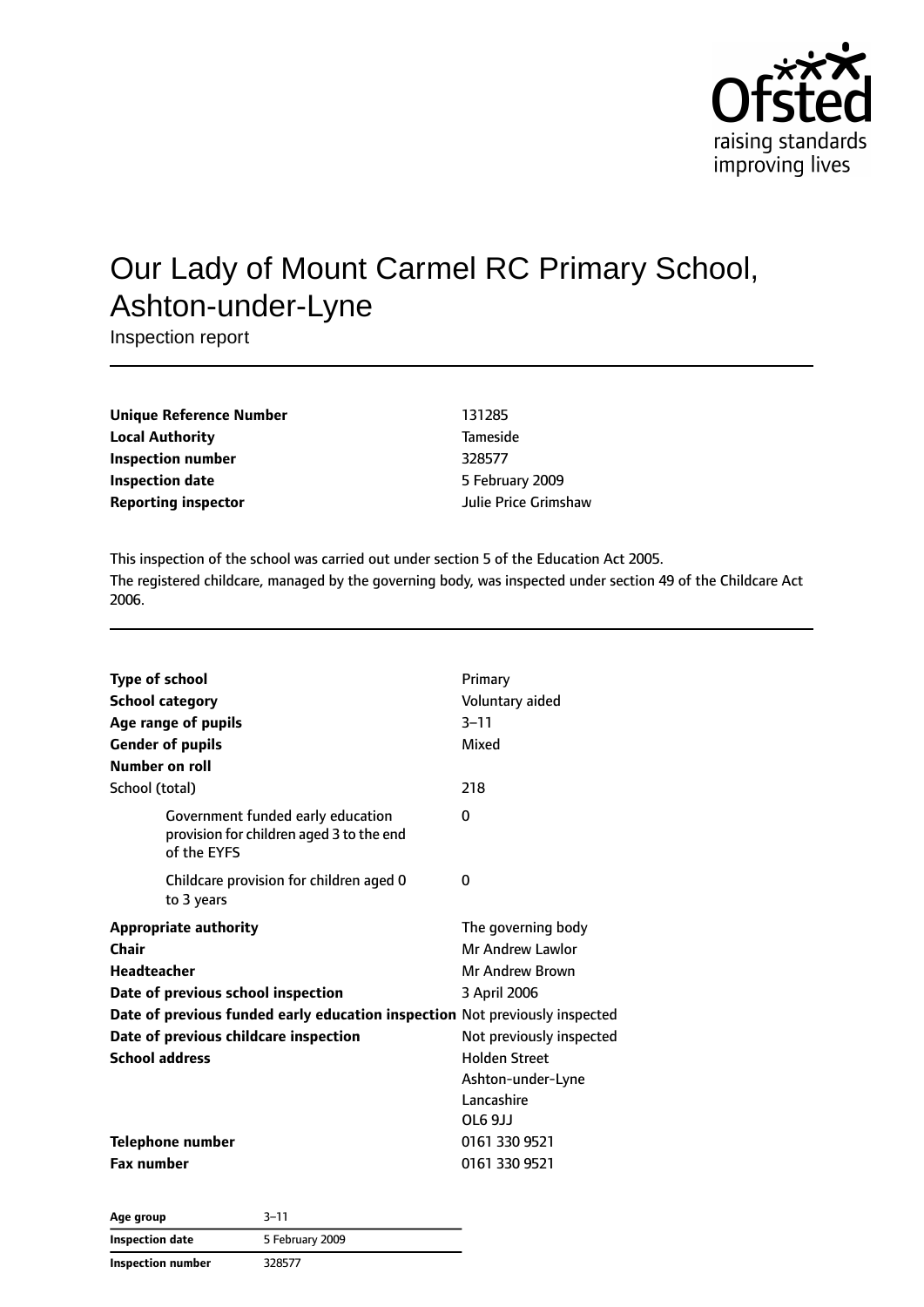© Crown copyright 2009

.

#### Website: www.ofsted.gov.uk

This document may be reproduced in whole or in part for non-commercial educational purposes, provided that the information quoted is reproduced without adaptation and the source and date of publication are stated.

Further copies of this report are obtainable from the school. Under the Education Act 2005, the school must provide a copy of this report free of charge to certain categories of people. A charge not exceeding the full cost of reproduction may be made for any other copies supplied.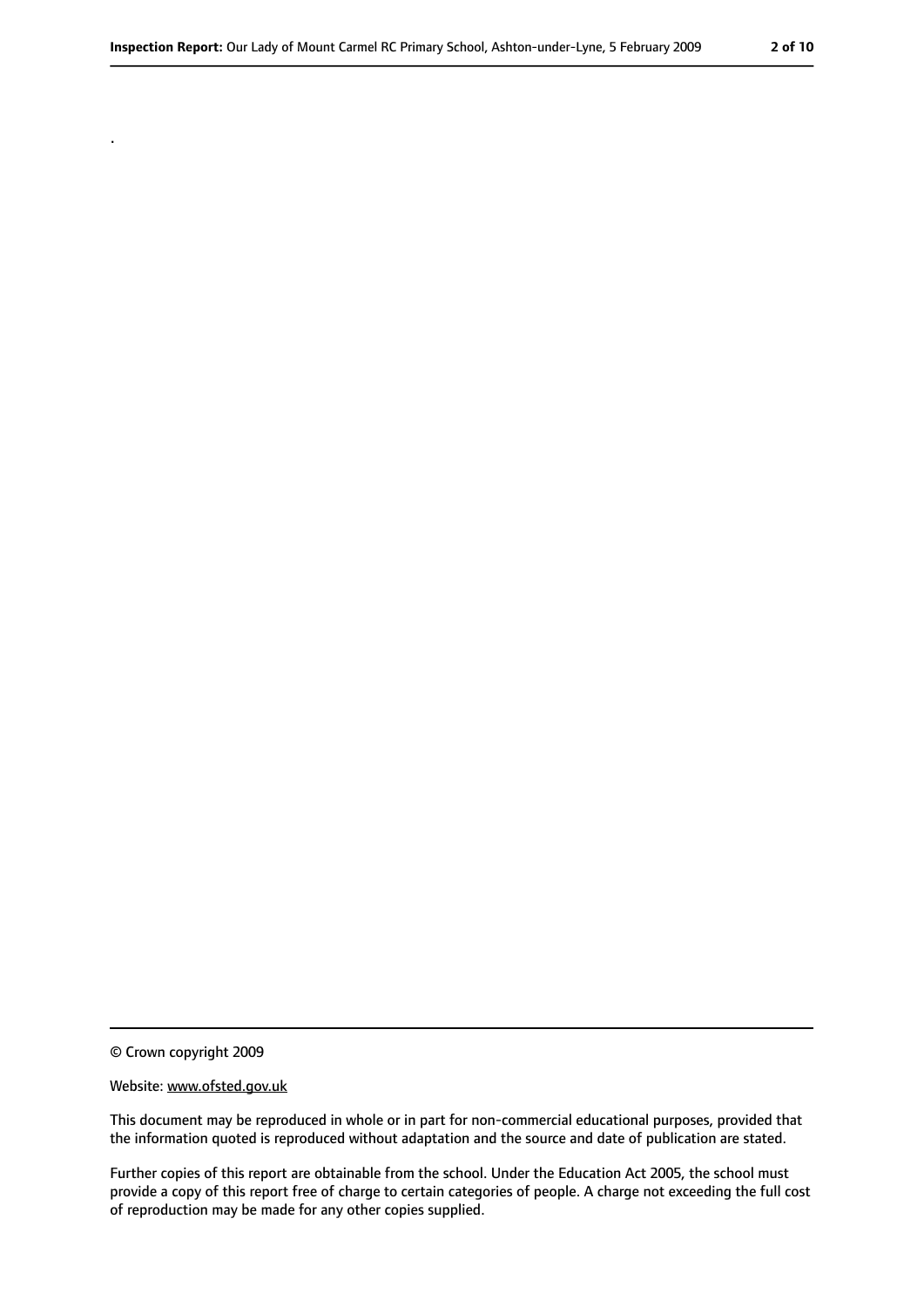# **Introduction**

The inspection was carried out by two Additional Inspectors.

The inspectors evaluated the overall effectiveness of the school and investigated the following issues: how effectively the school is responding to the challenges presented by the recent increase in the proportion of pupils who are at the early stages of learning English; the extent to which the issues related to the Early Years Foundation Stage, raised at the previous inspection, have been addressed; how well the school promotes community cohesion and pupils' cultural development. Evidence was gathered from: national published assessment data and the school's own records; scrutiny of pupils' work, a range of school documentation and parents' questionnaires; observations of the school at work; discussions with staff, pupils and members of the governing body. Other aspects of the school's work were not investigated in detail, but the inspectors found no evidence to suggest that the school's own assessments, as given in its self-evaluation, were not justified and these have been included where appropriate in this report.

### **Description of the school**

This is an average sized school serving a mixed socio-economic area. The proportion of pupils with learning difficulties and/or disabilities is average. The proportion of pupils from minority ethnic backgrounds is just above average and has increased recently as a significant number of pupils from Eastern Europe have joined the school. Almost all of these pupils are at the very early stages of learning English.

There is Early Years Foundation Stage provision in the Nursery and Reception classes. The school is undergoing building work, which is temporarily affecting the provision for the Early Years Foundation Stage.

The school has received the Healthy Schools, Activemark and ECO Green Flag International awards.

### **Key for inspection grades**

| Outstanding  |
|--------------|
| Good         |
| Satisfactory |
| Inadequate   |
|              |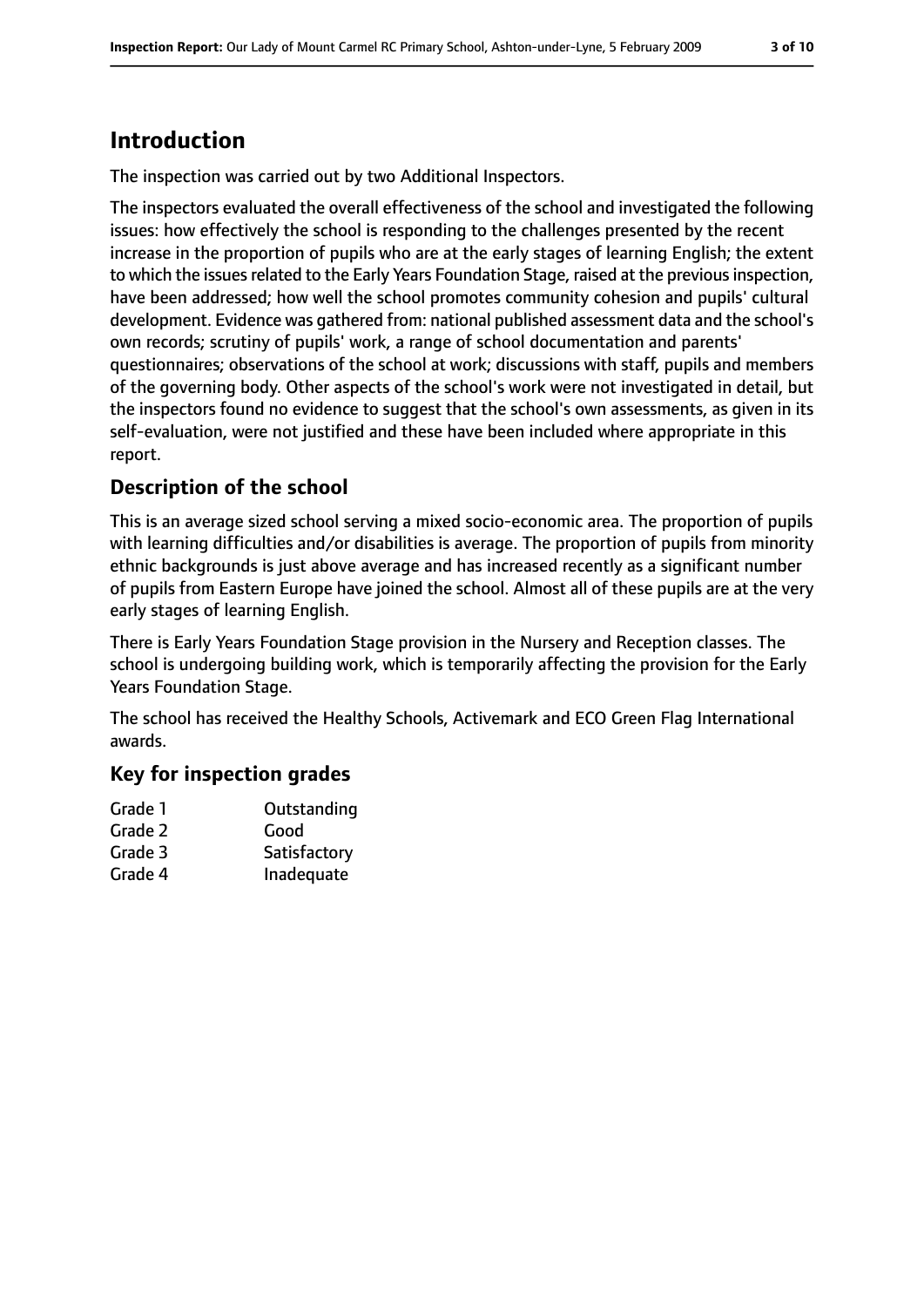## **Overall effectiveness of the school**

#### **Grade: 2**

This is a good school that cares for its pupils exceptionally well. As a result, their personal development is outstanding. Pupils are confident and happy young people who love coming to school and show genuine enthusiasm for learning. They are very caring towards one another and welcome new pupils into the school community. This is evident in comments such as, 'we look after our new friends and make sure that they feel like part of our family'. Parents, too, are keen to comment on, 'the caring, friendly and safe environment', and, 'exceptional family atmosphere'.

For some years, children's skills on joining the Early Years Foundation Stage have been broadly in line with typical expectations. However, recent evidence shows that some children are now joining with less well developed skills, particularly in relation to their personal and social development. Pupils achieve well and they make good progress throughout the school to reach standards that are above average in English, mathematics and science by the end of Year 6. Since the previous inspection, test results have reflected a rising trend overall. Teachers aim to make sure that the most able pupils are consistently challenged, and as a result, the proportion reaching the higher levels in English and science is above average. Similarly, the high quality guidance provided by confident and capable support staff is a key factor in ensuring that pupils with learning difficulties and/or disabilities make good progress. The school is very swift to respond to the needs of new pupils from Eastern Europe who are at the very early stages of learning English. Outstanding quality pastoral care combined with extremely effective language support results in these pupils making excellent progress, particularly with their spoken and written English.

Pupils are proud of their school and make an outstanding contribution to the school and local communities. Members of the eco-committee are active in representing the views of their fellow pupils, and peer support workers play a prominent role in caring for younger pupils and those who are new to the school. Their fundraising efforts benefit local, national and international charities. The school ensures that pupils develop a very thorough awareness of how to stay safe; for example, pupils speak with confidence about road safety, fire safety and sensible use of the Internet. Sporting activities feature strongly in the curriculum, and pupils take advantage of the opportunities to take part in regular physical exercise. They also have a thorough understanding of healthy eating, speaking with confidence about the importance of 'cutting down on saturated fats'. Although opportunities for engagement in enterprise activities are limited, good basic skills and excellent social development mean that pupils are well prepared for their future lives.

Teaching and learning are consistently good, and there is some outstanding classroom practice. Lessons typically move at a brisk pace, and classrooms are often hives of activity where pupils enjoy learning through interesting and varied practical activities. Teachers use information and communication technology effectively to enhance learning. Pupils' behaviour is exemplary. Tasks are effectively matched to pupils' abilities. Books are marked thoroughly, so pupils know exactly what they need to do in order to improve. In outstanding lessons, work is very precisely tailored to pupils' needs. Teachers' summaries at the end of lessons are used very well in order to consolidate learning. Staff have very high expectations and inspire pupils, encouraging them to seek challenge, which leads to outstanding progress in these excellent lessons.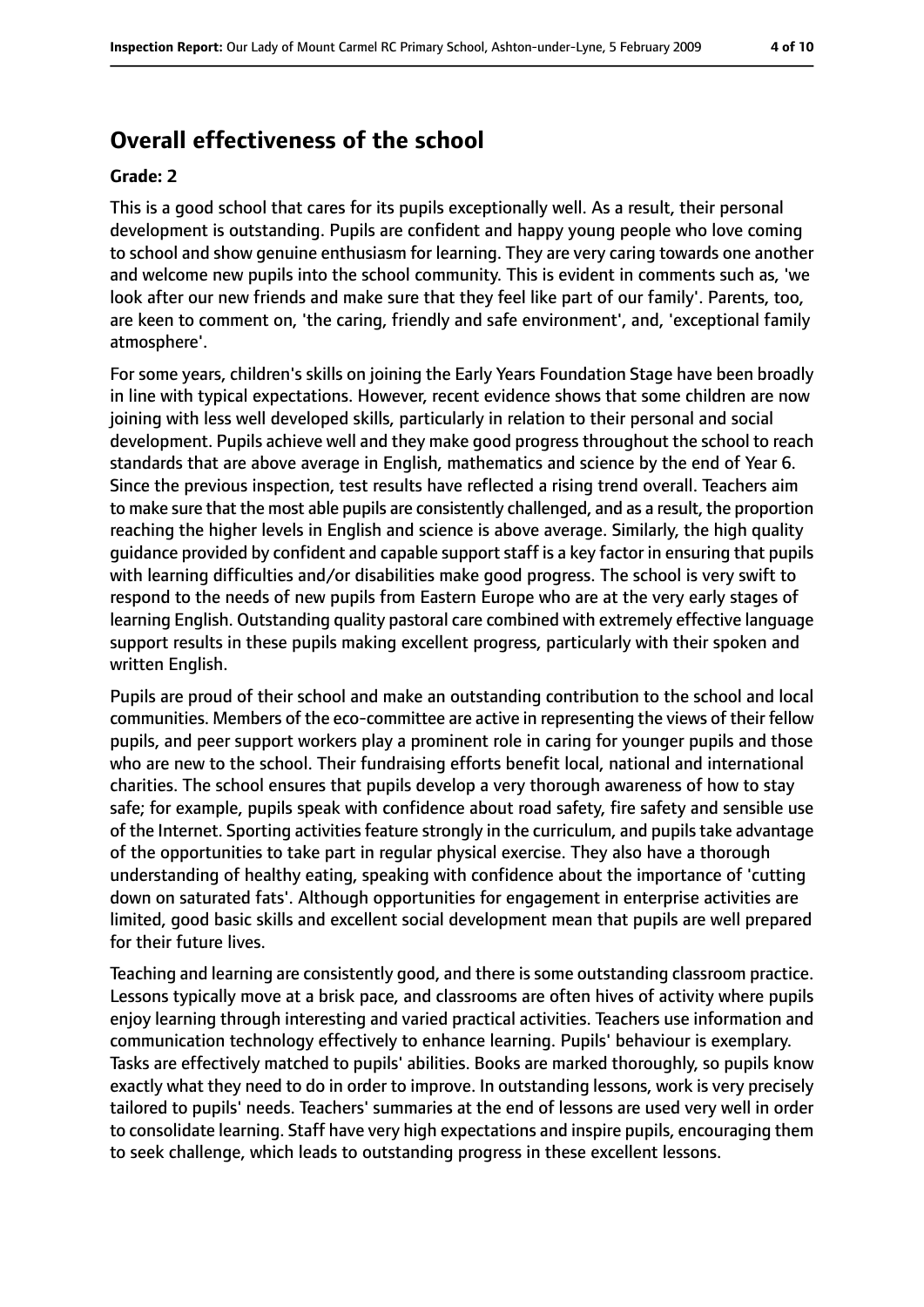Since the last inspection, there have been considerable improvements to procedures for tracking pupils' progress, which now mean that academic guidance is a strength of the school's work. Pupils have individual targets, including one linked to their personal development, and are motivated to achieve these. Effective use of assessment data enables staff to identify any underachievement and to respond appropriately. All safeguarding requirements are met.

The good quality curriculum meets the needs of all, matching the full range of pupils' abilities and aspirations. Subjects are linked effectively, and there are opportunities for pupils to practise their literacy and numeracy skills across the curriculum. Spiritual and cultural development is promoted very well and as a result, pupils have excellent awareness of faiths and cultures other than their own. A good range of enrichment activities enhance the curriculum and support pupils' personal development well.

The quality of leadership and management is good overall. The headteacher and other senior managers lead the school well. They have addressed issues identified at the previous inspection and are now striving to take the school further. However, middle leaders are not fully involved in monitoring and evaluating the school's work, and the school recognises that there is scope for developing their roles to enable all leaders to contribute to further improvement. Staff ensure that this is a very inclusive school where equality of opportunity is of the utmost importance. The school promotes community cohesion well by ensuring that pupils develop awareness of the diversity within their local community and the country as a whole. Eco work supports pupils' understanding of issues relating to the global community.

Governance hasimproved since the last inspection and is now good. Governors have undertaken recent training in order to develop their skills and to increase their awareness and understanding. They are fully committed to the school and provide good quality support and challenge. The school has an accurate overview of its strengths and weaknesses and is well placed for further improvement.

### **Effectiveness of the Early Years Foundation Stage**

#### **Grade: 2**

Provision in the Early Years Foundation Stage has improved since the previous inspection and is now good. Building work is underway with the aim of providing a high quality Early Years Foundation Stage environment, including a well resourced outdoor area. Although this work is creating some disruption, staff are making the best of the situation, and as a result of their work, children make good progress throughout the Early Years Foundation Stage. Learning is carefully planned through a wide range of activities. These encourage children to work independently, as well as developing their social skills well. In the Nursery, displays of children's writing from September, alongside recent work, help them to see how much their skills have developed. Home/school books keep parents fully informed of the progress their children are making. In the Reception class, staff are responsive to circumstances and make the most of opportunities to promote learning. For example, snowfall led to discussions of the weather, with children making their own books entitled 'On a winter's day'.

They were intrigued to see how a jug full of powdery snow melted to become a small quantity of water. Children's learning is observed on a regular basis, with the Nursery staff focusing on six different 'VIPs' every week; parents are informed of this and are encouraged to take an active interest in their children's assessment. Welfare requirements are fully met. The Nursery and Reception classes are currently located in different parts of the school and this presents challenges for collaborative work. As the school plans for future operation as an Early Years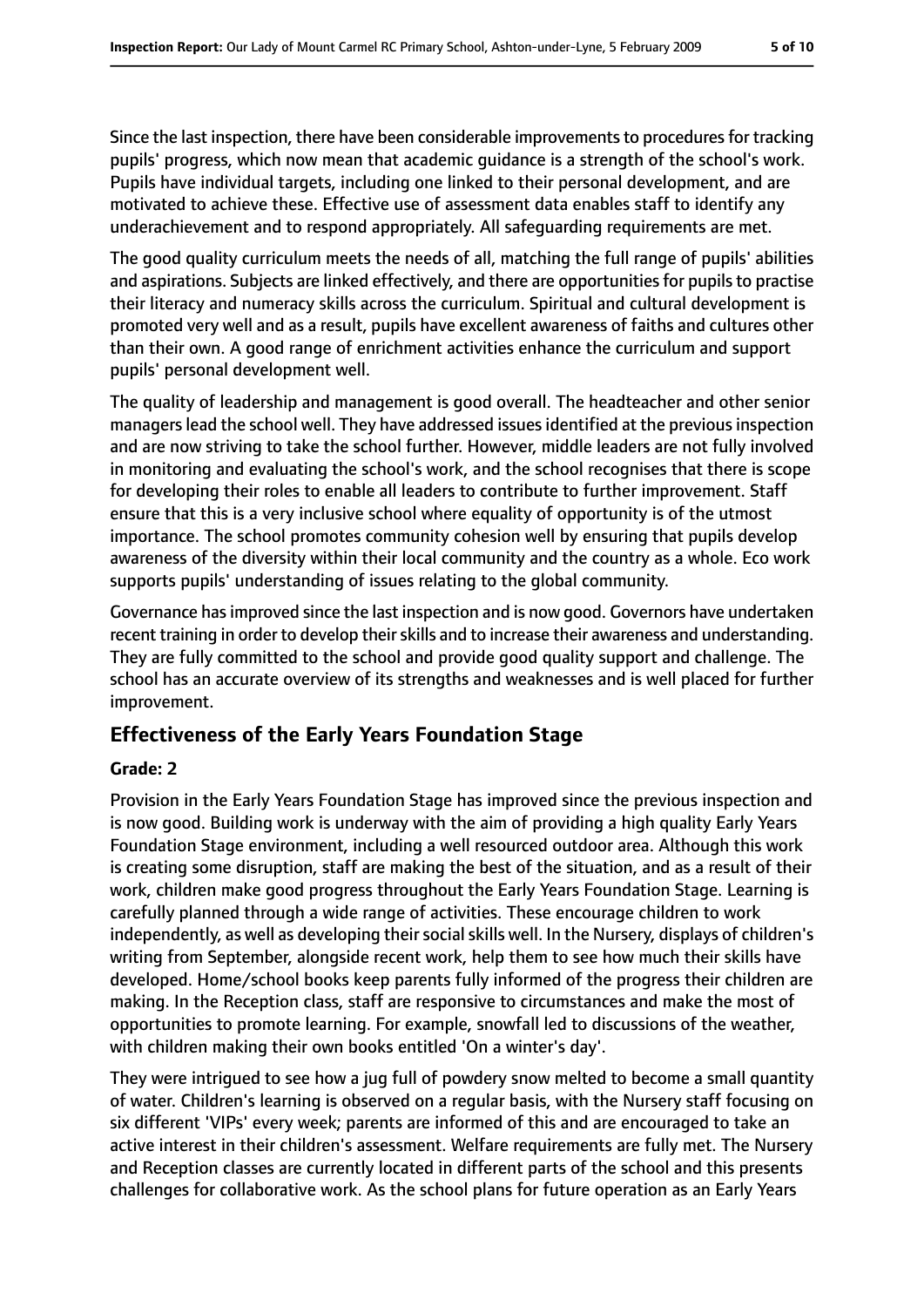Foundation Stage unit, there is scope for establishing greater coherence across the Nursery and Reception classes. The Early Years Foundation Stage is well led and managed.

### **What the school should do to improve further**

- Develop the roles of middle managers so that they play a full role in promoting continuous improvement.
- Build on improvements made to the Early Years Foundation Stage in establishing closer links and greater coherence between the Nursery and Reception classes.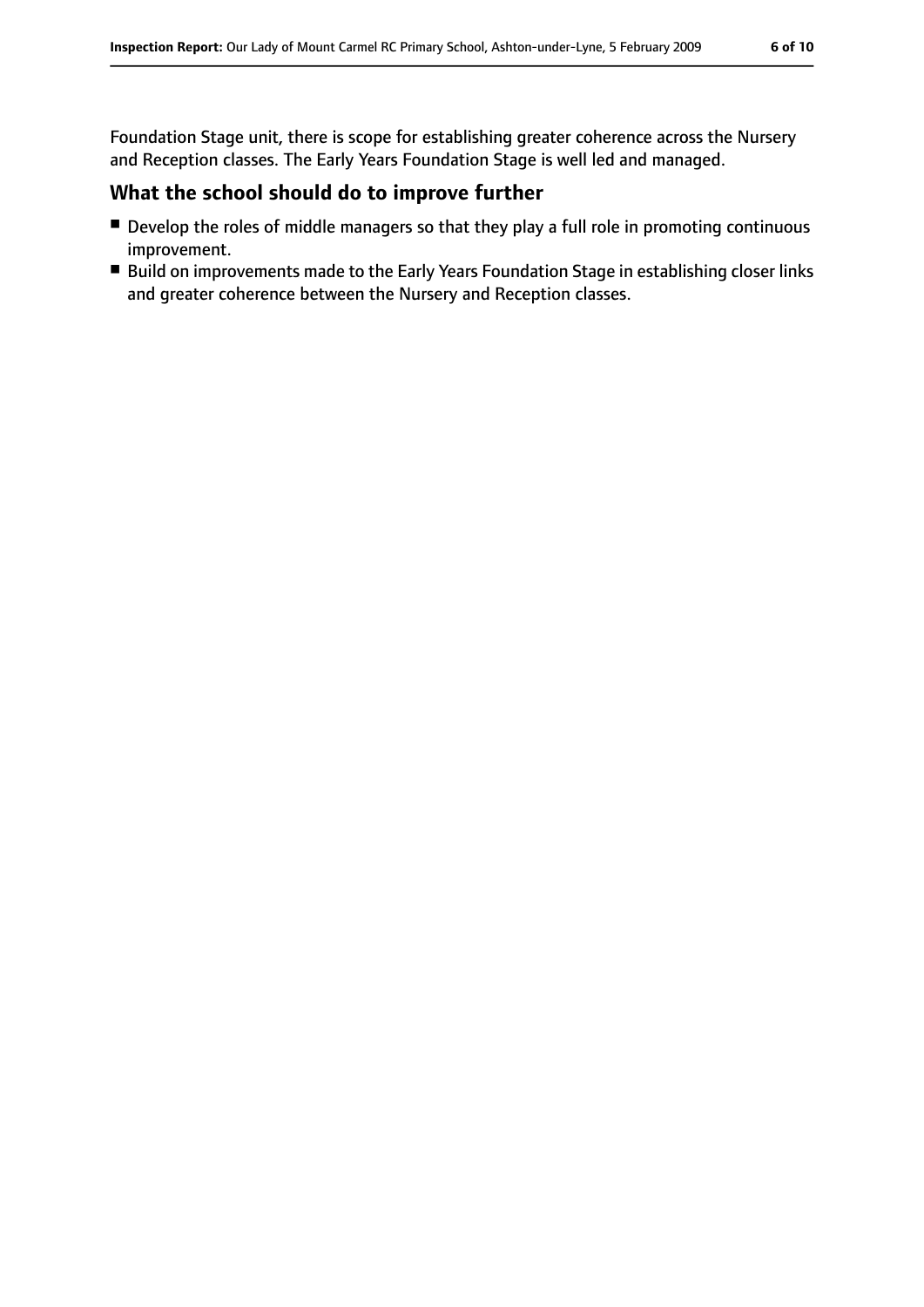**Any complaints about the inspection or the report should be made following the procedures set out in the guidance 'Complaints about school inspection', which is available from Ofsted's website: www.ofsted.gov.uk.**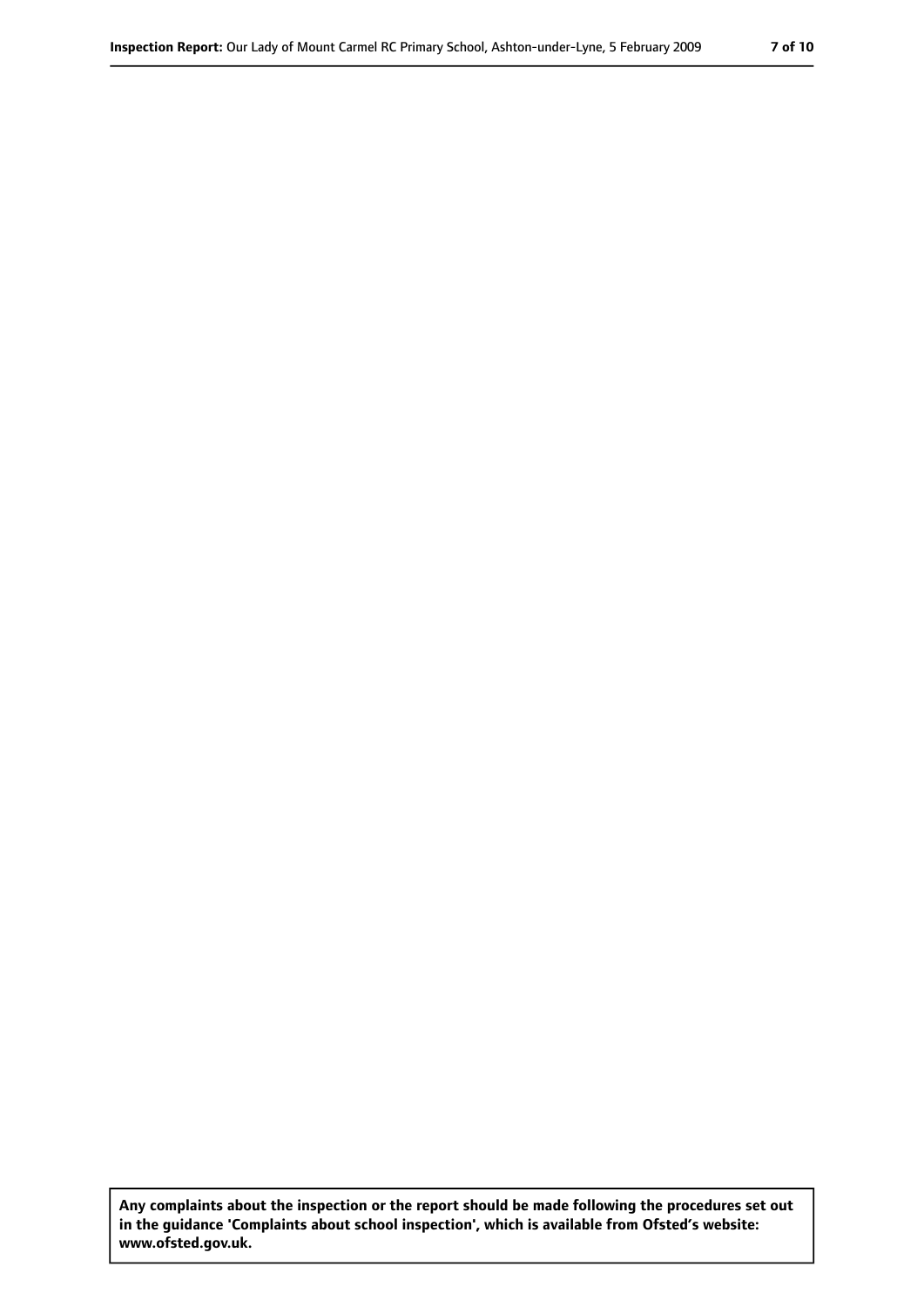# **Inspection judgements**

| $^{\cdot}$ Key to judgements: grade 1 is outstanding, grade 2 good, grade 3 satisfactory, and | <b>School</b> |
|-----------------------------------------------------------------------------------------------|---------------|
| arade 4 inadequate                                                                            | Overall       |

### **Overall effectiveness**

| How effective, efficient and inclusive is the provision of<br>education, integrated care and any extended services in meeting the<br>needs of learners? |     |
|---------------------------------------------------------------------------------------------------------------------------------------------------------|-----|
| Effective steps have been taken to promote improvement since the last<br>inspection                                                                     | Yes |
| How well does the school work in partnership with others to promote learners'<br>well being?                                                            |     |
| The capacity to make any necessary improvements                                                                                                         |     |

### **Effectiveness of the Early Years Foundation Stage**

| How effective is the provision in meeting the needs of children in the<br><b>EYFS?</b>       |  |
|----------------------------------------------------------------------------------------------|--|
| How well do children in the EYFS achieve?                                                    |  |
| How good are the overall personal development and well-being of the children<br>in the EYFS? |  |
| How effectively are children in the EYFS helped to learn and develop?                        |  |
| How effectively is the welfare of children in the EYFS promoted?                             |  |
| How effectively is provision in the EYFS led and managed?                                    |  |

### **Achievement and standards**

| How well do learners achieve?                                                                               |  |
|-------------------------------------------------------------------------------------------------------------|--|
| The standards <sup>1</sup> reached by learners                                                              |  |
| How well learners make progress, taking account of any significant variations<br>between groups of learners |  |
| How well learners with learning difficulties and/or disabilities make progress                              |  |

### **Annex A**

<sup>&</sup>lt;sup>1</sup>Grade 1 - Exceptionally and consistently high; Grade 2 - Generally above average with none

significantly below average; Grade 3 - Broadly average to below average; Grade 4 - Exceptionally low.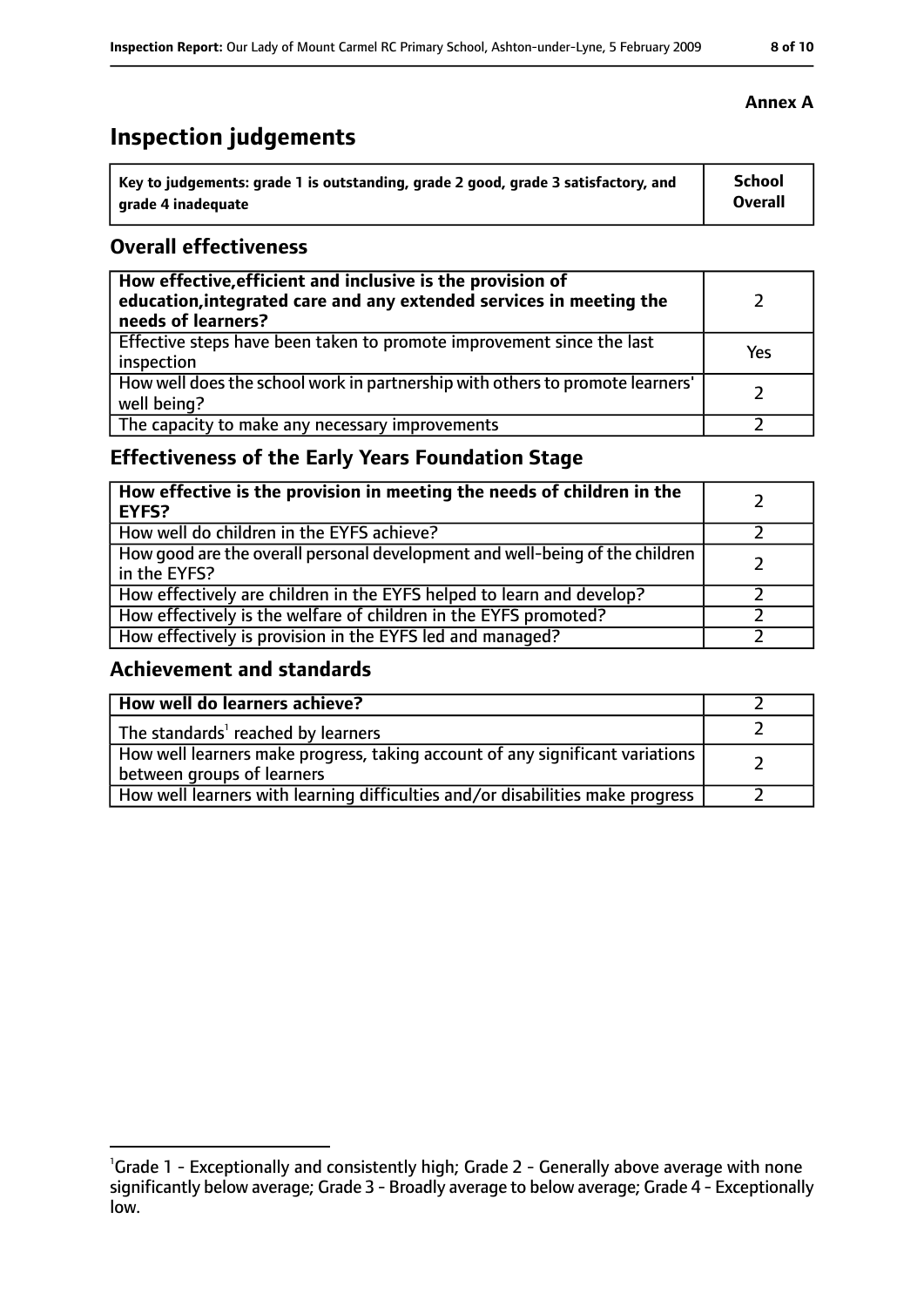### **Personal development and well-being**

| How good are the overall personal development and well-being of the<br>learners?                                 |  |
|------------------------------------------------------------------------------------------------------------------|--|
| The extent of learners' spiritual, moral, social and cultural development                                        |  |
| The extent to which learners adopt healthy lifestyles                                                            |  |
| The extent to which learners adopt safe practices                                                                |  |
| The extent to which learners enjoy their education                                                               |  |
| The attendance of learners                                                                                       |  |
| The behaviour of learners                                                                                        |  |
| The extent to which learners make a positive contribution to the community                                       |  |
| How well learners develop workplace and other skills that will contribute to<br>their future economic well-being |  |

### **The quality of provision**

| How effective are teaching and learning in meeting the full range of<br>learners' needs?              |  |
|-------------------------------------------------------------------------------------------------------|--|
| How well do the curriculum and other activities meet the range of needs and<br>interests of learners? |  |
| How well are learners cared for, quided and supported?                                                |  |

### **Leadership and management**

| How effective are leadership and management in raising achievement<br>and supporting all learners?                                              |           |
|-------------------------------------------------------------------------------------------------------------------------------------------------|-----------|
| How effectively leaders and managers at all levels set clear direction leading<br>to improvement and promote high quality of care and education |           |
| How effectively leaders and managers use challenging targets to raise standards                                                                 |           |
| The effectiveness of the school's self-evaluation                                                                                               |           |
| How well equality of opportunity is promoted and discrimination eliminated                                                                      |           |
| How well does the school contribute to community cohesion?                                                                                      |           |
| How effectively and efficiently resources, including staff, are deployed to<br>achieve value for money                                          |           |
| The extent to which governors and other supervisory boards discharge their<br>responsibilities                                                  |           |
| Do procedures for safequarding learners meet current government<br>requirements?                                                                | Yes       |
| Does this school require special measures?                                                                                                      | No        |
| Does this school require a notice to improve?                                                                                                   | <b>No</b> |